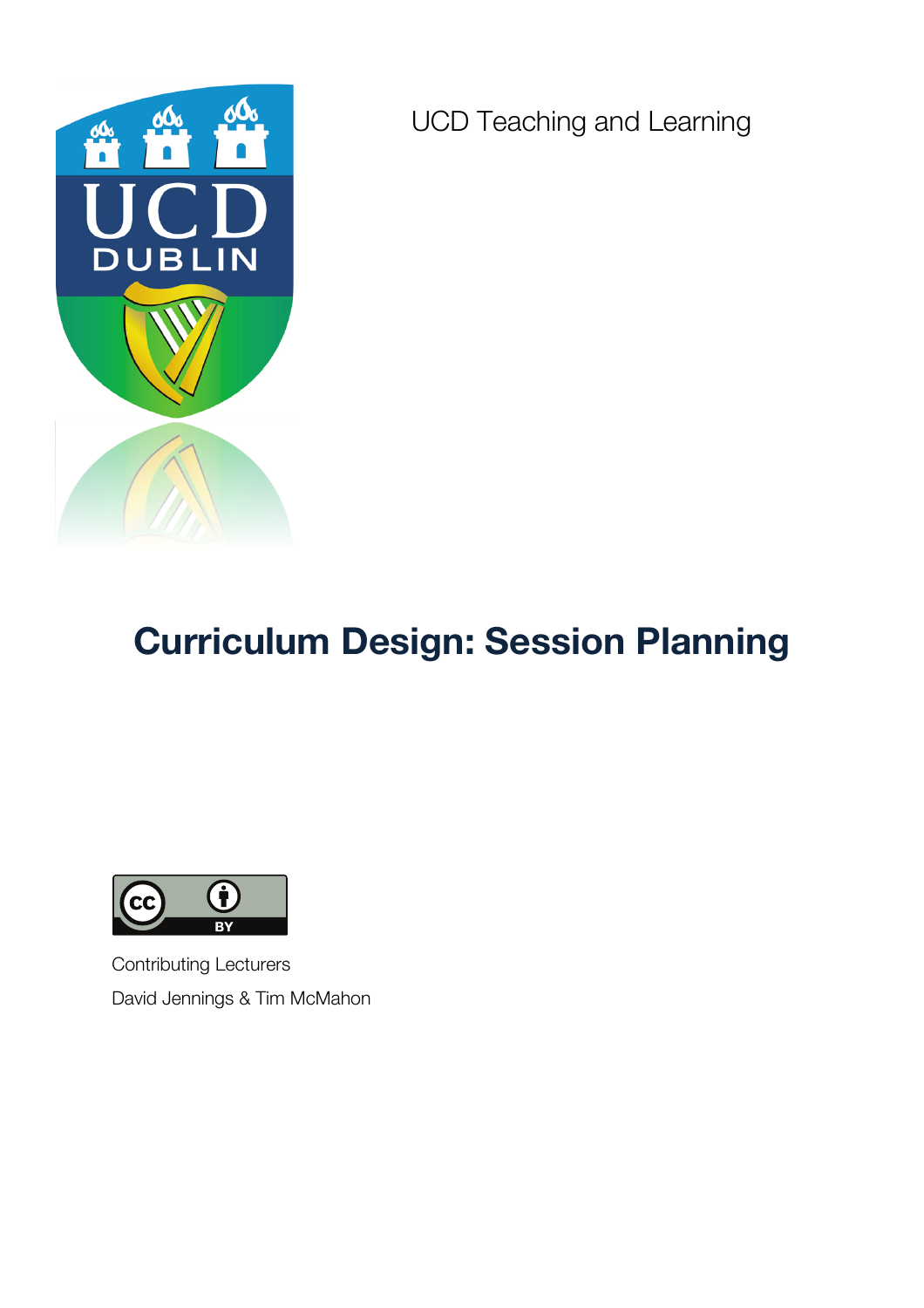Notes: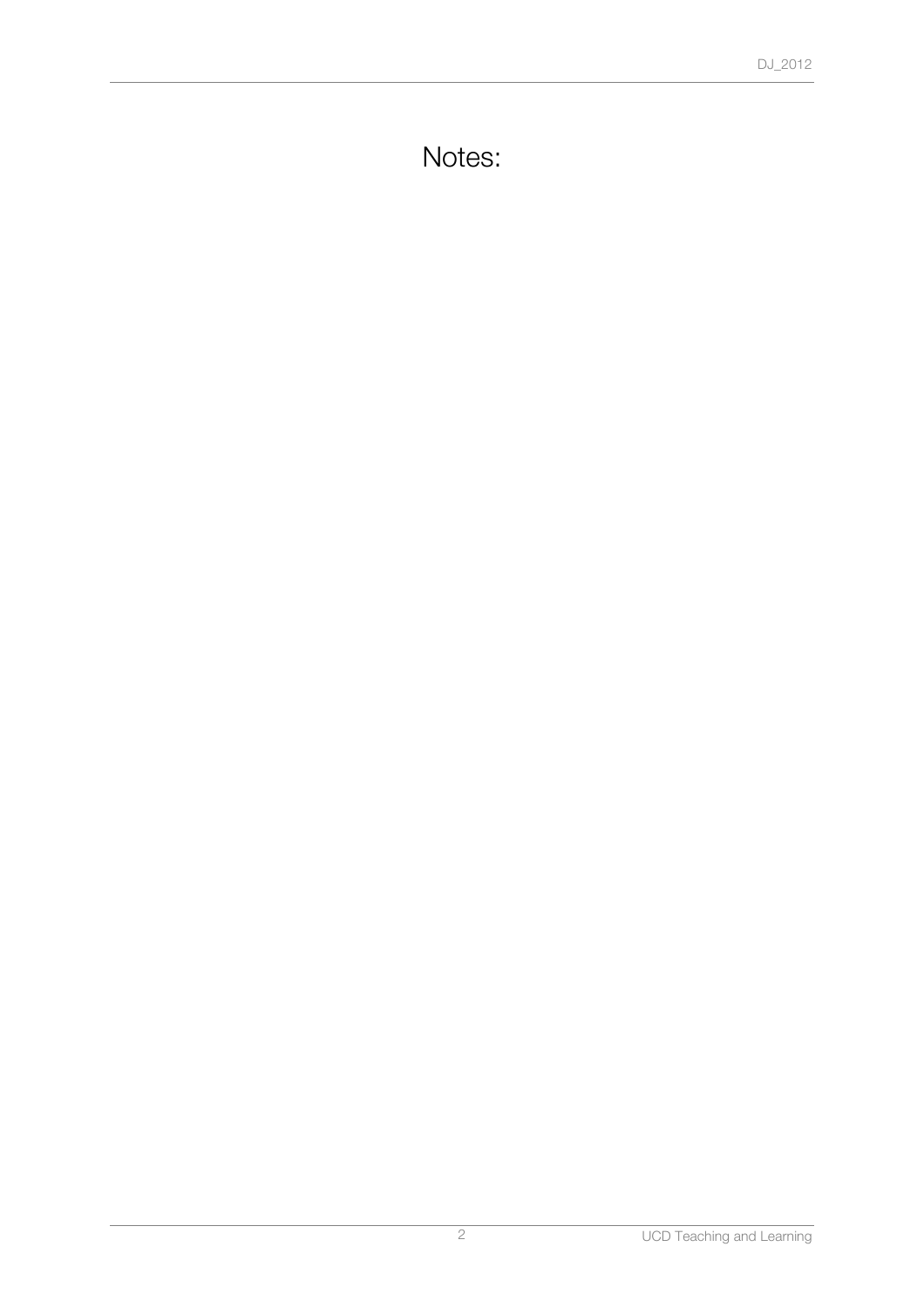## Table of Contents

| Example of Constructive Alignment in a Curriculum                   |
|---------------------------------------------------------------------|
| Relating the Constructive Alignment Model to Learning Taxonomies 16 |
|                                                                     |

Please note the materials in this workbook are based on the contents of UCD Teaching and Learning' Open Educational Resources website, for furhter details and online activities visit:

www.ucdoer.ie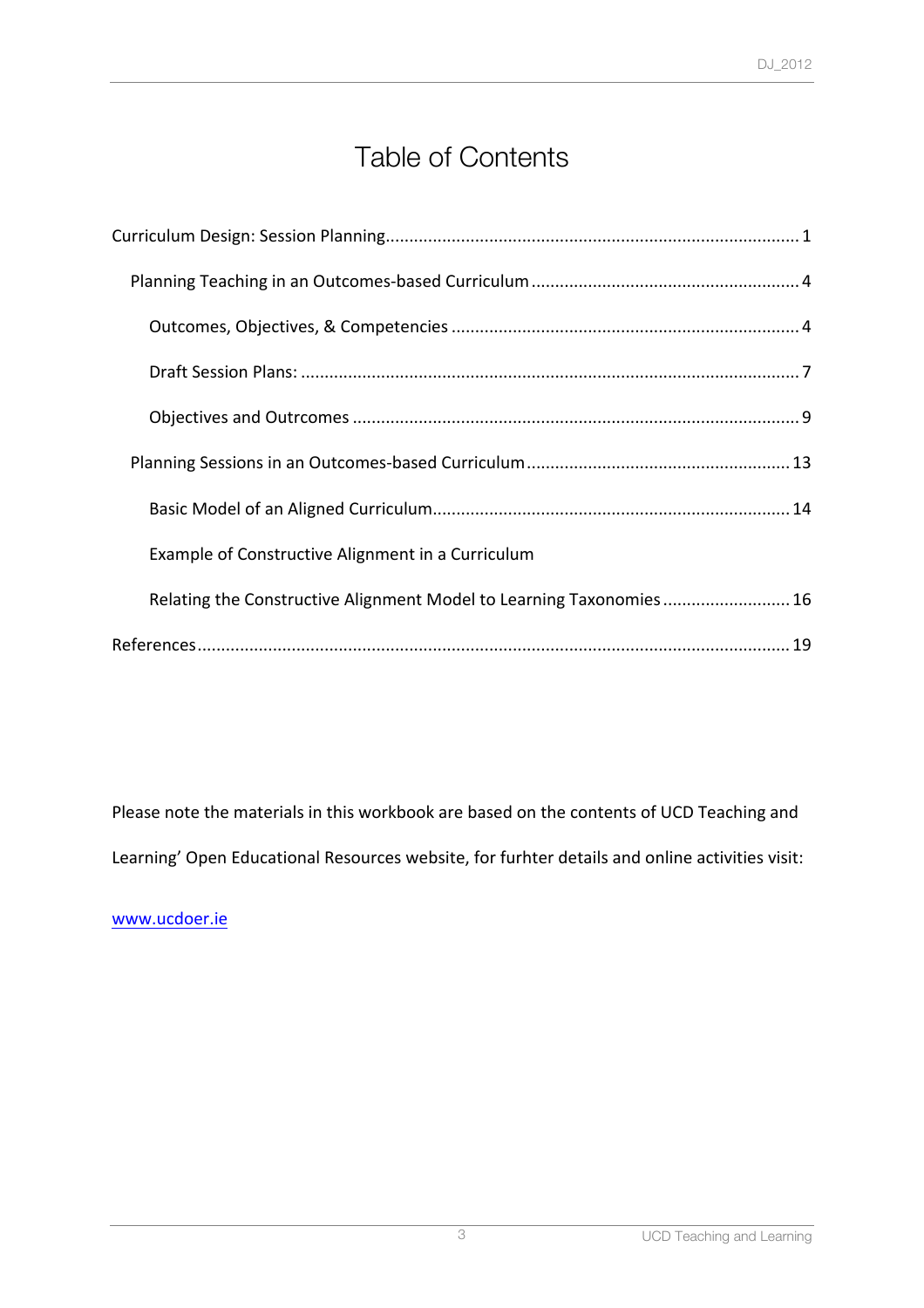## Planning Teaching in an Outcomes-based Curriculum

On the following page is an example of a teaching plan (these are sometimes called lesson plans). You may be surprised that it does not include a section on content. Many teachers still think of planning a teaching session in terms of making a list of the content to be covered; but this approach can lead to problems because it focuses on what the teacher will do without sufficient thought being given to what the students might do.

The learner-centred model of Higher Education, however, requires a clear focus on what students need to do in order to maximise their marks. It requires that teaching sessions (and courses) should be described in terms of what it is that *the students* should be able to do on completion. Statements that describe what it is the students should be able to do at the end of a session are called *intended outcomes or outcomes* for short.

#### **Advisory Note: Outcomes, Objectives, & Competencies**

The literature related to curriculum theory contains inconsistencies in the use of the term "outcomes" and the associated terms "objectives" and "competencies".

We recommend that the term 'outcomes' is always used to describe what a student should be able to do at the end of a module or course. We also recommend that the same term is used to describe what a student is able to do at the end of a lesson. If the term '*objectives'* is used at all, it is less confusing if it is used *only* to describe what a student should be able to do at the end of a lesson (D'Andrea 2003).

Unfortunately, this only partly clears up the confusion because what is an outcome in one context can be an objective in another. Within any given educational context, however, an objective will describe a smaller action or smaller quantity of knowledge than an outcome. The term competencies (sometimes referred to by the synonymous term "competences") is best used as defined by European Union's Tuning Project, namely, as what students have when they have successfully achieved the stated outcomes of a programme of learning (Deusto University 2006).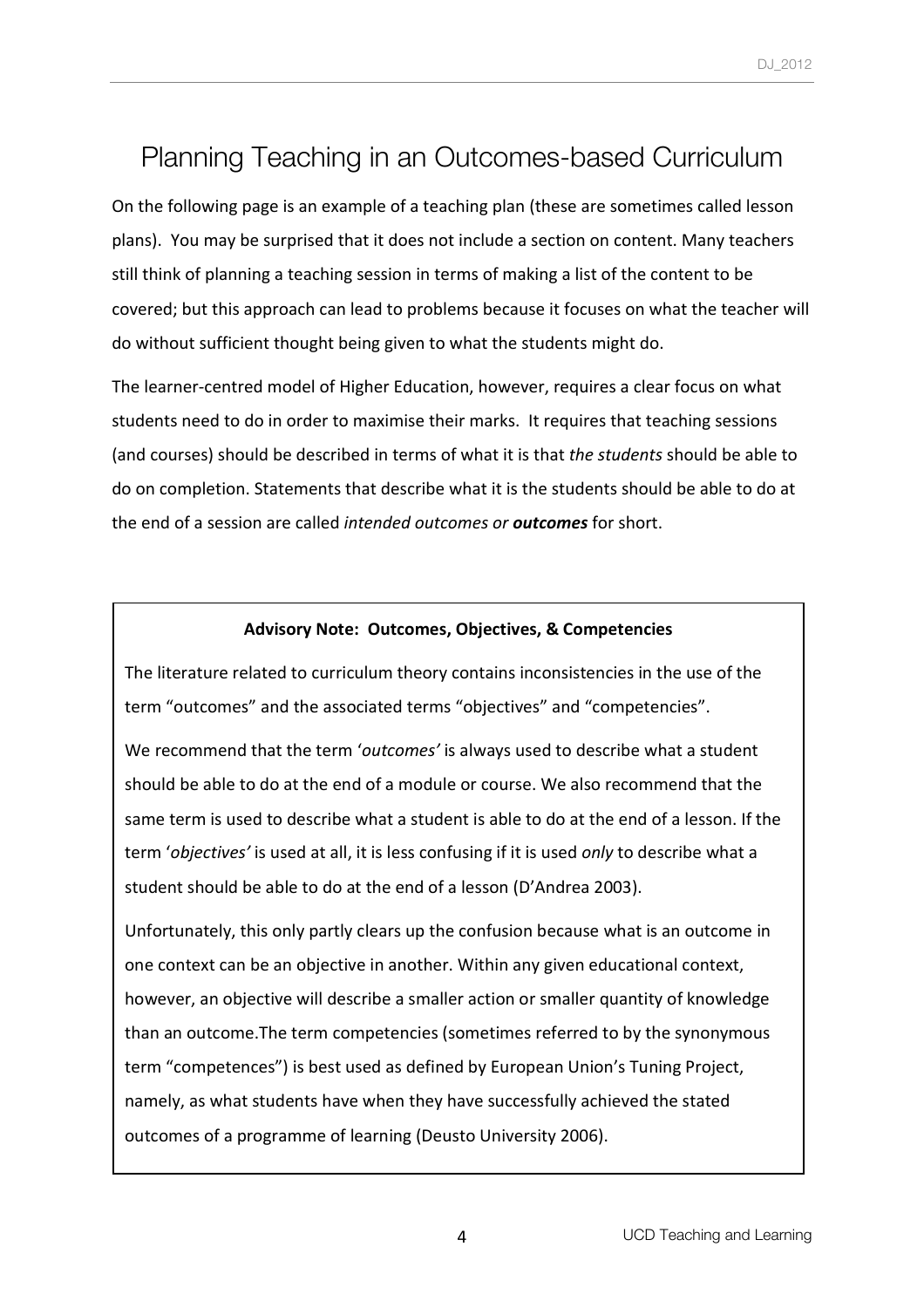Modern international good practice is to state outcomes:

- (a) from the point of view of the students
- (b) in behaviourist language

Behaviourism is a theory of animal and human learning that focuses on objectively observable behaviours. Behaviour theorists define learning as the acquisition of new behaviour. Taken to extremes this can discount mental processes entirely. It is not, however, necessary to accept this extremist view in order to make use of behaviourist theory. Rather using behaviourist language to define learning outcomes (and objectives), where this is possible, enables more efficient testing of learning and evaluation of teaching. It also enables students to study more effectively because they have a better idea what the need to do in order to maximise their marks.

### **Task:**

Consider the following example of a teaching plan and prepare to discuss what you consider to be its good and bad points both as a model and as an actual plan.

| Title:                                                                                | Module:                    | <b>Duration:</b> |  |
|---------------------------------------------------------------------------------------|----------------------------|------------------|--|
| Risks to Mother                                                                       | Pregnancy and Early        | 3 hours          |  |
|                                                                                       | Childhood (L1 / 5 credits) |                  |  |
| Aim(s): To ensure students know the causes of sudden death in pregnant or post partum |                            |                  |  |
| women, can identify high risk patients and contribute to their care.                  |                            |                  |  |
|                                                                                       |                            |                  |  |
|                                                                                       |                            |                  |  |
| <b>Objectives:</b>                                                                    |                            |                  |  |
| At the end of this session the student should be able to:                             |                            |                  |  |
| Describe the most common causes of sudden death in pregnant or post partum            |                            |                  |  |
| women.                                                                                |                            |                  |  |
| Identify when a patient is at high risk.<br>٠                                         |                            |                  |  |
| Plan and manage a suitable care regime.                                               |                            |                  |  |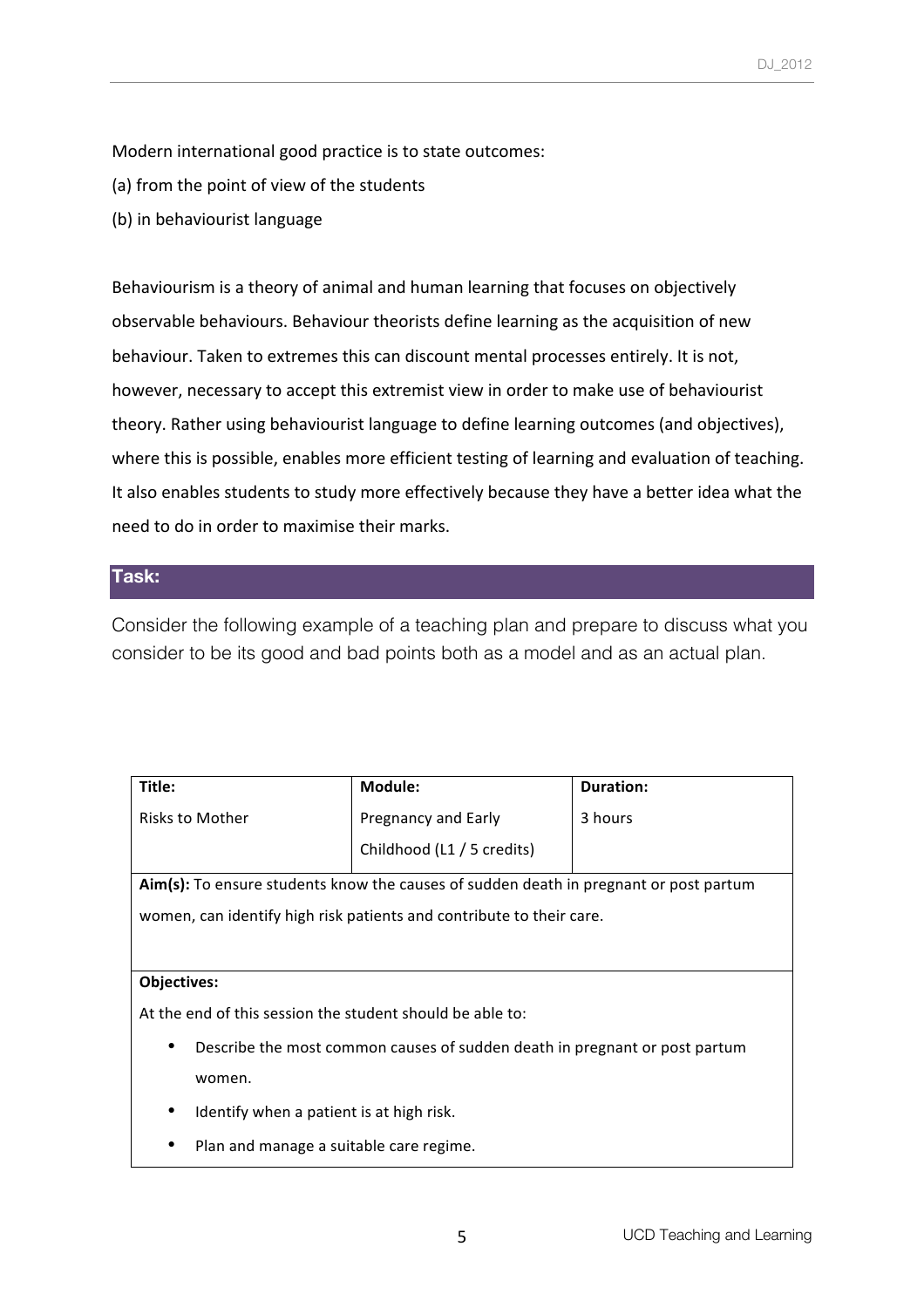| <b>Teacher Activity</b>                                                                                                      | <b>Student Activity</b>                        |  |  |
|------------------------------------------------------------------------------------------------------------------------------|------------------------------------------------|--|--|
| Ask students to suggest what might be the                                                                                    |                                                |  |  |
| two most common causes of sudden death                                                                                       | Individually call out answers.                 |  |  |
| in pregnant or post partum women. Write                                                                                      |                                                |  |  |
| answers they call out on the whiteboard.                                                                                     |                                                |  |  |
| Present most recent statistics including<br>charts on overhead.                                                              | Listen and observe.                            |  |  |
| Comment on any differences between                                                                                           | Participate in discussion.                     |  |  |
| perception and fact - ask why this might                                                                                     |                                                |  |  |
| have been so.                                                                                                                |                                                |  |  |
| Ask students to identify signs and symptoms.<br>Ask students to identify risk factors and how<br>these might be checked for. | Listen and answer questions if asked.<br>Ditto |  |  |
| Set group task - examine a series of written                                                                                 | In groups examine case studies and             |  |  |
| case studies of patient care                                                                                                 | comment on the care received                   |  |  |
| Manage plenary report back.                                                                                                  | Report judgements to plenary.                  |  |  |
| Present Summary List as OHT and Handout                                                                                      | Listen and take additional notes. Ask          |  |  |
|                                                                                                                              | questions.                                     |  |  |
| Resources Needed: PTT Presentation, OHT backup, handout and OHTs of statistics, copies of                                    |                                                |  |  |
| case studies, handout of care plans, final summary handout and OHTs.                                                         |                                                |  |  |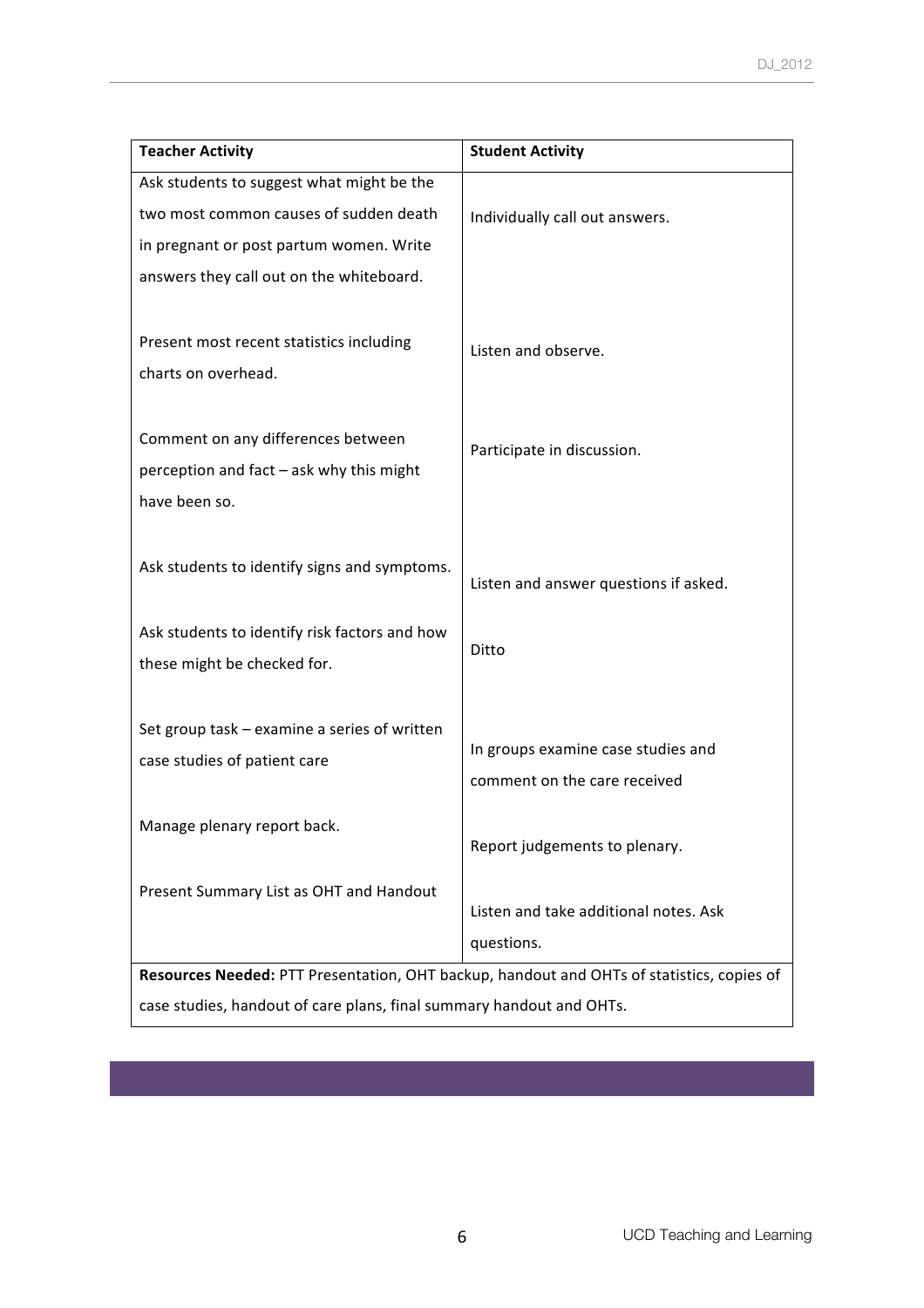### **Task:**

Use the following pro-forma to draw up a plan for a teaching session that you will have to give soon. Be prepared to share this with others. Present your final version as a poster for display.

| Title:                                                              | Module: |                         | <b>Number in Sequence:</b> |
|---------------------------------------------------------------------|---------|-------------------------|----------------------------|
|                                                                     |         |                         |                            |
| <b>Duration:</b>                                                    |         |                         |                            |
| Aim(s):                                                             |         |                         |                            |
|                                                                     |         |                         |                            |
|                                                                     |         |                         |                            |
|                                                                     |         |                         |                            |
|                                                                     |         |                         |                            |
| Outcomes: At the end of this lesson the students should be able to: |         |                         |                            |
|                                                                     |         |                         |                            |
|                                                                     |         |                         |                            |
|                                                                     |         |                         |                            |
|                                                                     |         |                         |                            |
| <b>Teacher Activity</b>                                             |         | <b>Student Activity</b> |                            |
|                                                                     |         |                         |                            |
|                                                                     |         |                         |                            |
|                                                                     |         |                         |                            |
|                                                                     |         |                         |                            |
|                                                                     |         |                         |                            |
|                                                                     |         |                         |                            |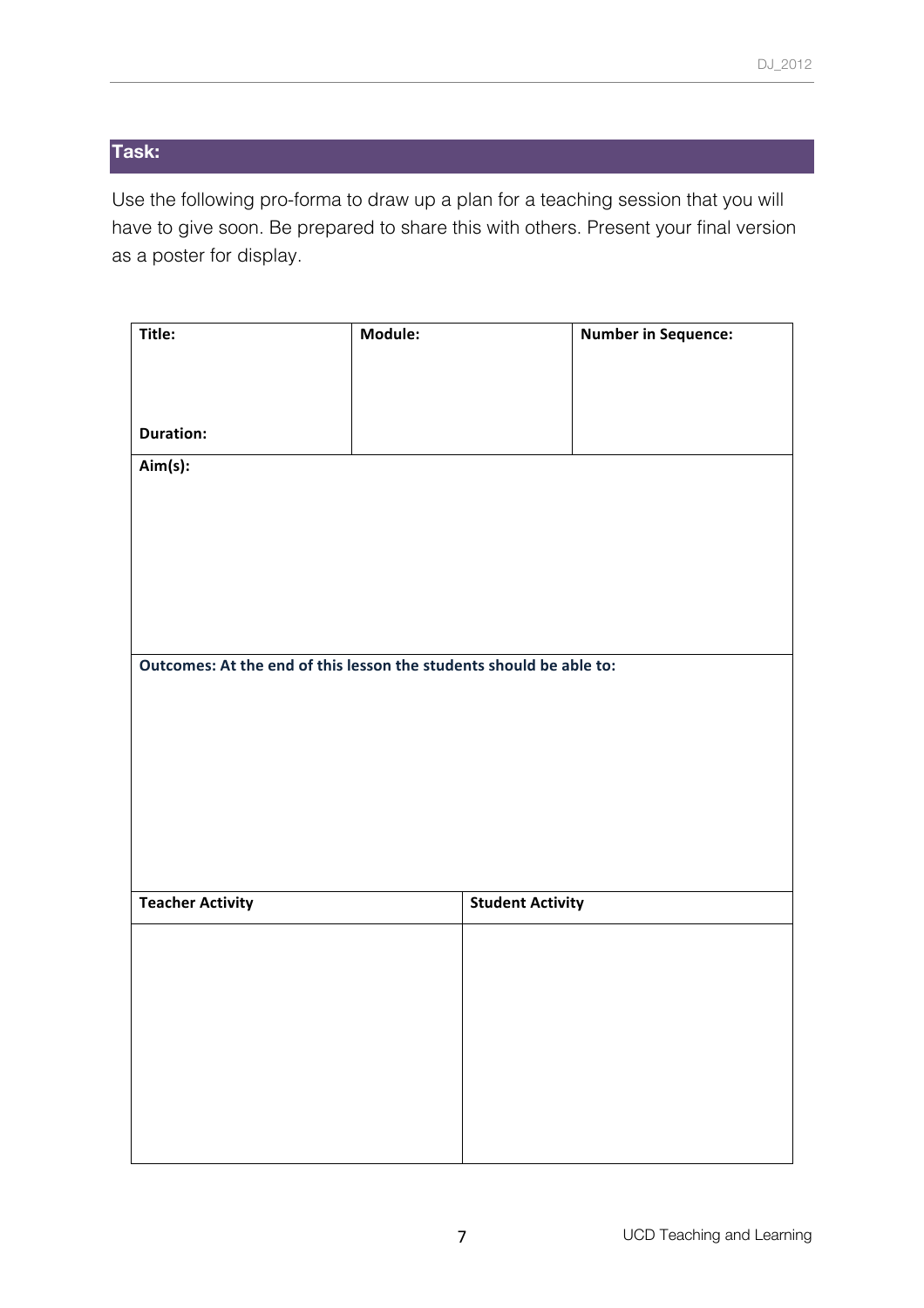| <b>Resources needed</b> |  |  |
|-------------------------|--|--|
|                         |  |  |
|                         |  |  |
|                         |  |  |
|                         |  |  |
|                         |  |  |
|                         |  |  |

### **Task: Review the posted teaching plans**

Use post-it notes to indicate which plans you think are particularly well-thought out and to ask questions of the designer. In the following plenary, (a) present any responses you have to post-its on your own plan; (b) comment on what was learned from the poster session.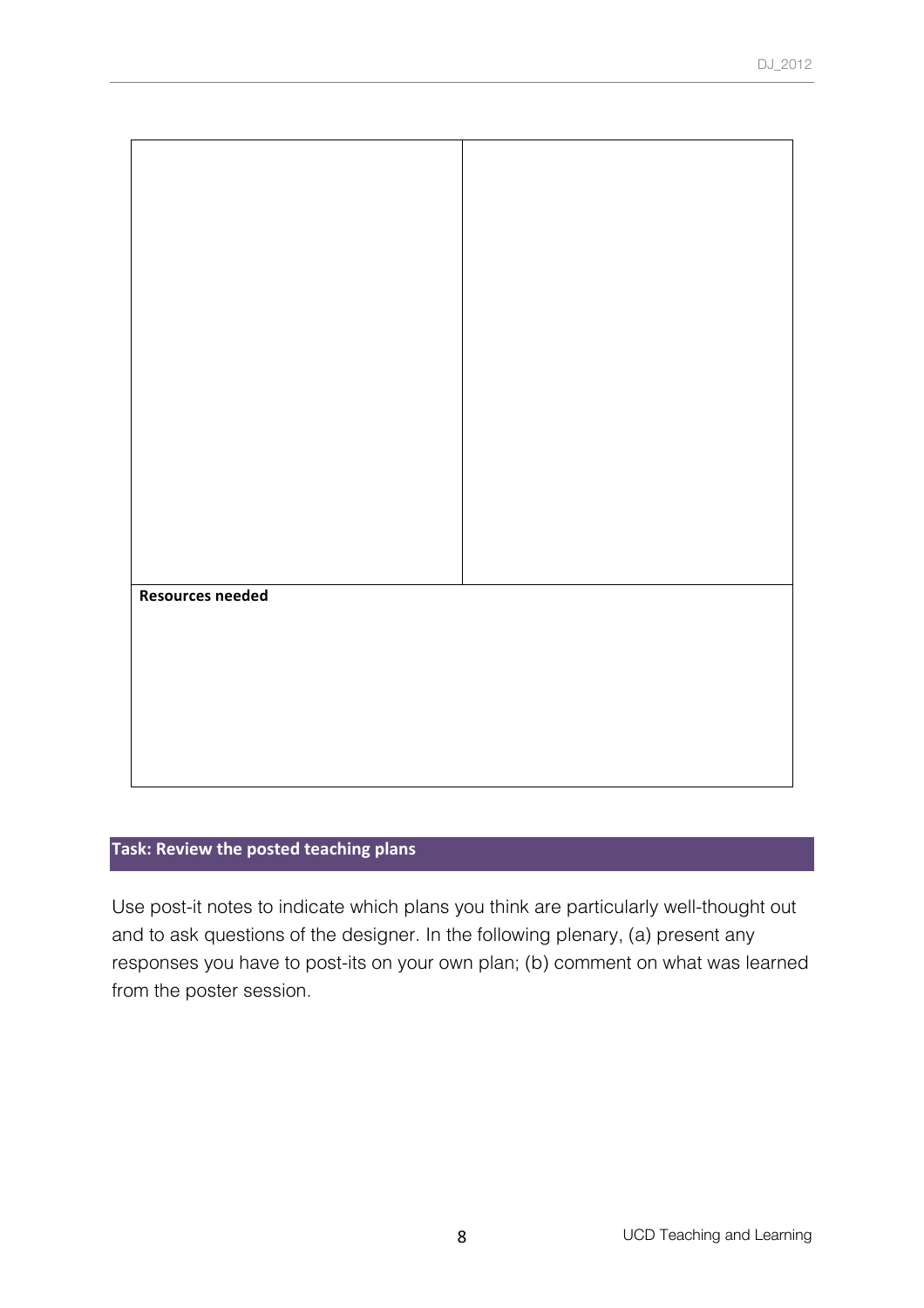### **Task: Big or little objectives and outcomes?**

Consider the following two examples. Discuss: What might be the relative advantages and disadvantages of using 'big' or 'little' outcomes? When would it be most appropriate to use each?

### **Example 1:**

| At the end of this    | At the end of this workshop you should                              |
|-----------------------|---------------------------------------------------------------------|
| workshop you should   | be able to:                                                         |
| be able to:           |                                                                     |
|                       | Define the term "learning objective".                               |
| write learning        | <b>Distinguish</b> between objectives and outcomes.                 |
| objectives and / or   | Write objectives and outcomes in behavioural language.              |
| learning outcomes     | <b>Justify</b> the selection of outcomes and objectives in terms of |
| which accurately      | the curriculum.                                                     |
| indicate the intended | <b>Justify</b> the selection of outcomes and objectives in terms of |
| content and processes | sound educational theory.                                           |
| of the courses on     | <b>Select and / or Compose</b> outcomes and objectives that         |
| which you teach.      | encourage higher order cognitive skills.                            |
|                       | <b>Critically evaluate</b> objectives and outcomes written by       |
|                       | others.                                                             |
|                       |                                                                     |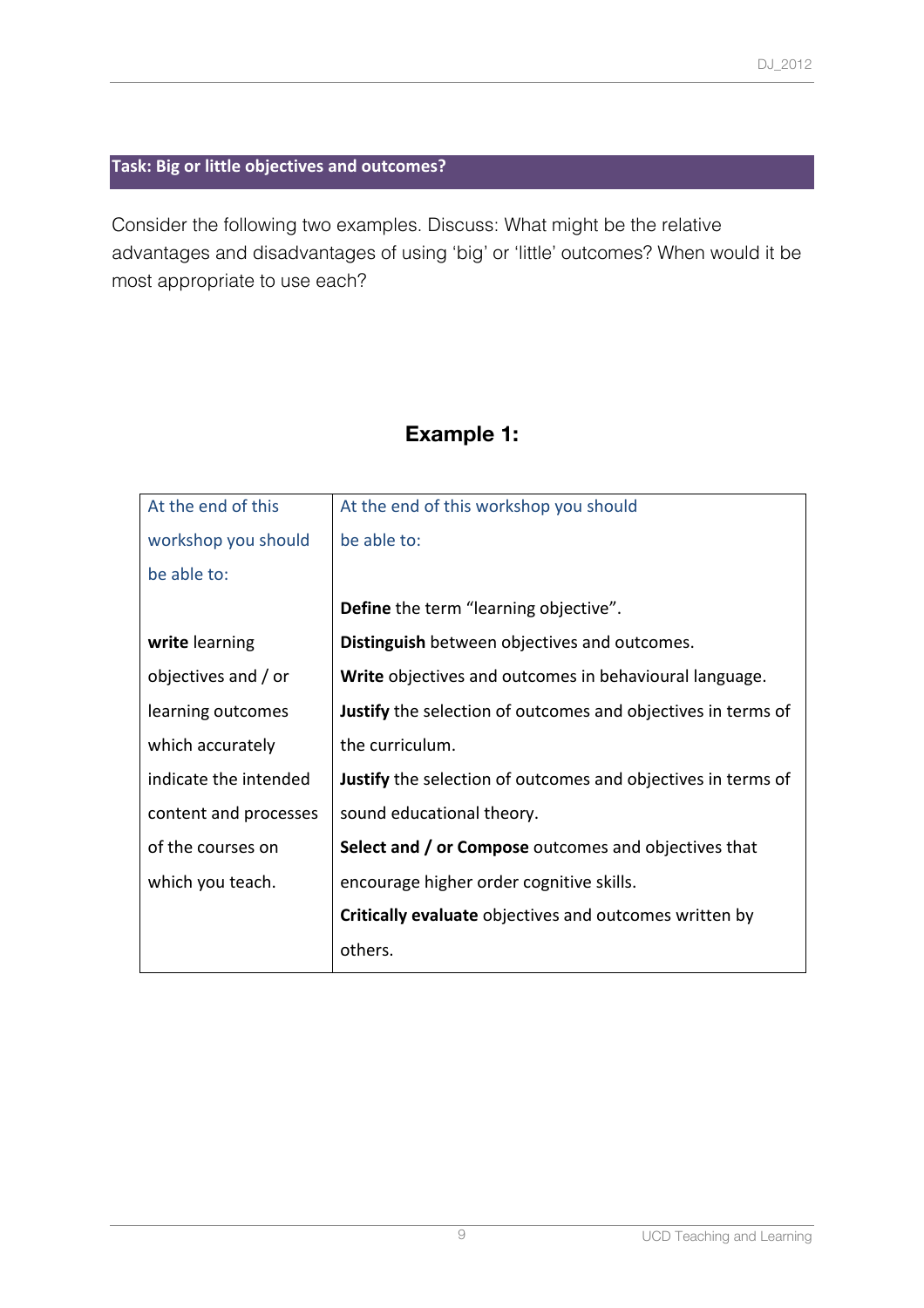### **Example 2:**

| At the end of this     | At the end of this module you should be able to:        |
|------------------------|---------------------------------------------------------|
| module you should be   | - Describe common diagnostic tests for malignancy.      |
| able to:               | - Describe the stages involved in carcino-genesis,      |
|                        | specific risk factors and possible preventive measures. |
| · Diagnose, and        | - Explain host defences against cancer                  |
| devise appropriate     | - List the warning signs of cancer.                     |
| treatment regimes for  | - Explain the local and systemic effects of cancer.     |
| the most common        | - Discuss the spread of malignant tumours by invasion,  |
| cancers.               | metastasis and seeding and relate them to the staging   |
|                        | of cancer.                                              |
| • Identify when, and   | - Distinguish between benign and malignant tumours      |
| to whom, referral (for | and discuss the mechanisms leading to malignancy.       |
| both diagnosis and     | - Describe and differentiate between a range of         |
| treatment) is          | malignant tumours including skin cancer, ovarian        |
| appropriate            | cancer, and brain cancer.                               |
|                        | - Discuss possible treatment measures for each of the   |
|                        | above, including radiation and chemotherapy and         |
|                        | nutrition.                                              |
|                        | - Identify appropriate diagnostic referrals.            |
|                        | - Evaluate different treatment measures in case         |
|                        | studies of different cancers.                           |
|                        | - Identify when referrals for treatment are necessary   |
|                        | and select the most appropriate choice available.       |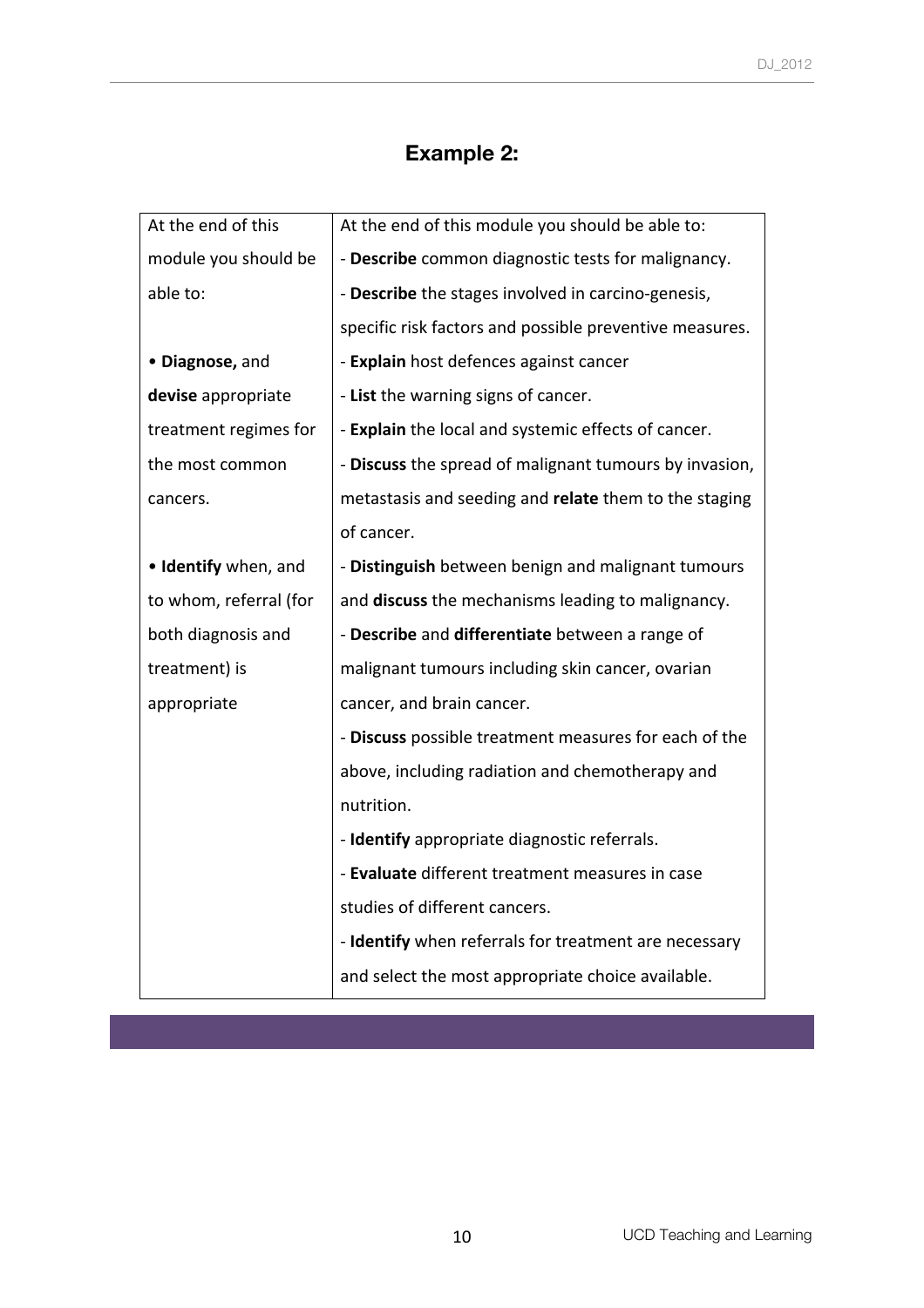#### Task: Learning to use verbs that suggest how student performance will be measured

One of the hardest things to do when writing outcomes is to use descriptors that actually describe the things students do that will be assessed.

Go back to the poster versions of the teaching plans and find instances where the word "understand" has been used to describe what it is that the students have to do.

Where used, is it clear how the students will demonstrate such understanding? If not, is it possible to replace "understanding" with another word or phrase?

Try and pick one example where "understanding" or a similarly vague word or phrase is used and change the wording to make what is required of the students more explicit.

You might find the list of verbs given in Figure 1 below helpful in prompting ideas.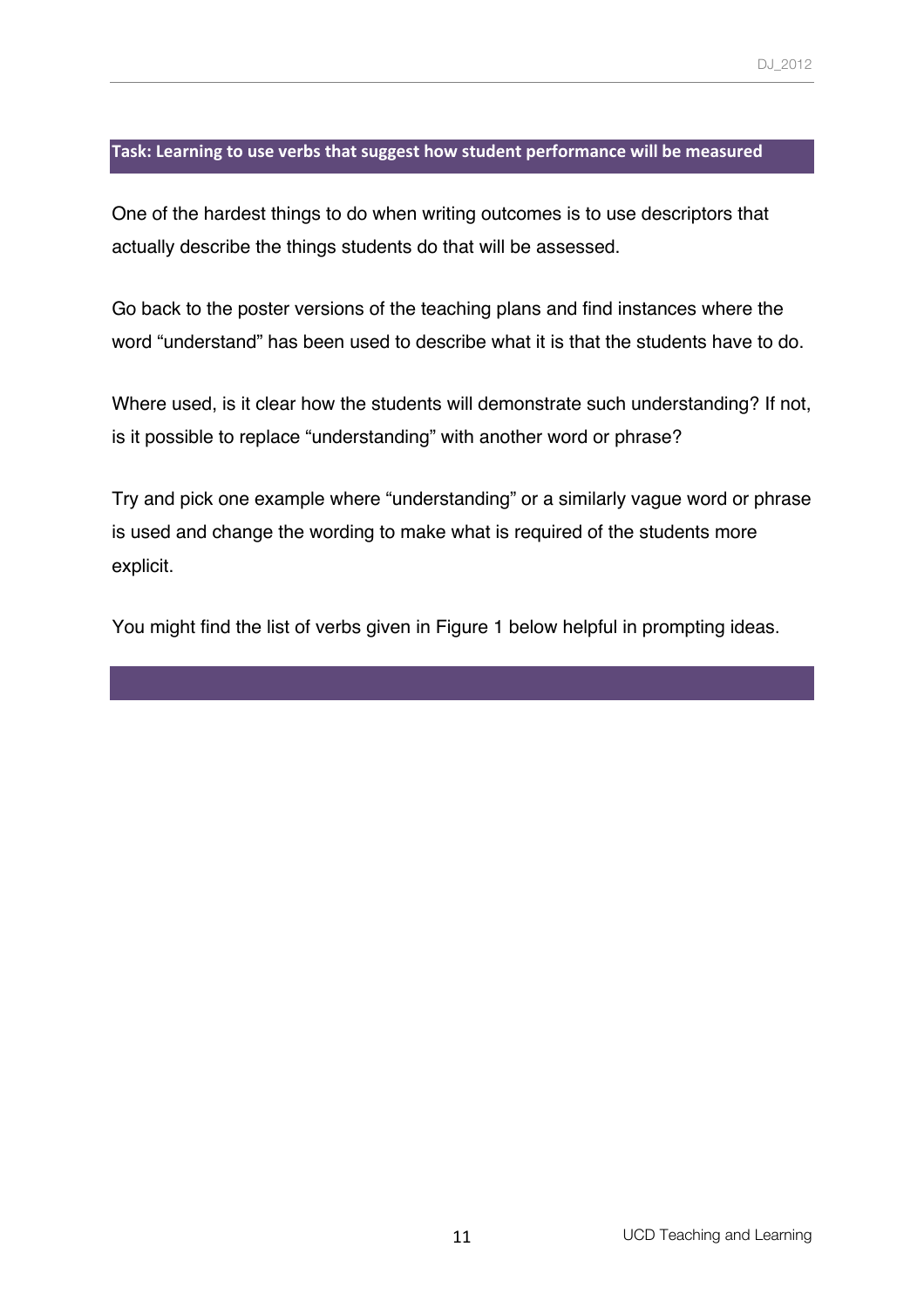| Acquire        | Divide        | Plan       |
|----------------|---------------|------------|
| Advance        | Devise        | Predict    |
| Analyse        | Differentiate | Prepare    |
| Apply          | Disclose      | Produce    |
| Argue          | Discover      | Promote    |
| Arrange        | Discriminate  | Quote      |
| Assess         | Elaborate     | Rank       |
| Associate      | Estimate      | Rearrange  |
| <b>Build</b>   | Evaluate      | Reason     |
| Calculate      | Examine       | Recommend  |
| Change         | Exhibit       | Reflect    |
| Classify       | Experiment    | Relate     |
| Collect        | Explain       | Rewrite    |
| Combine        | Extend        | Scrutinise |
| Compare        | Forge         | Select     |
| Complete       | Formulate     | Separate   |
| Compose        | Generalise    | Show       |
| Conclude       | Grade         | Solve      |
| Connect        | Identify      | Substitute |
| Consider       | Illustrate    | Summarise  |
| Contrast       | Improve       | Support    |
| Convince       | Incorporate   | Tabulate   |
| Create         | Infer         | Test       |
| Debate         | Integrate     | Weigh      |
| Decide         | Interpret     |            |
| Define         | Invent        |            |
| Deliberate     | Investigate   |            |
| Demonstrate    | Judge         |            |
| Describe       | Label         |            |
| Design         | List          |            |
| Detail         | Measure       |            |
| Determine      | Modify        |            |
| <b>Discuss</b> | Name          |            |
| Distinguish    | Order         |            |

Figure 1: A list of useful verbs.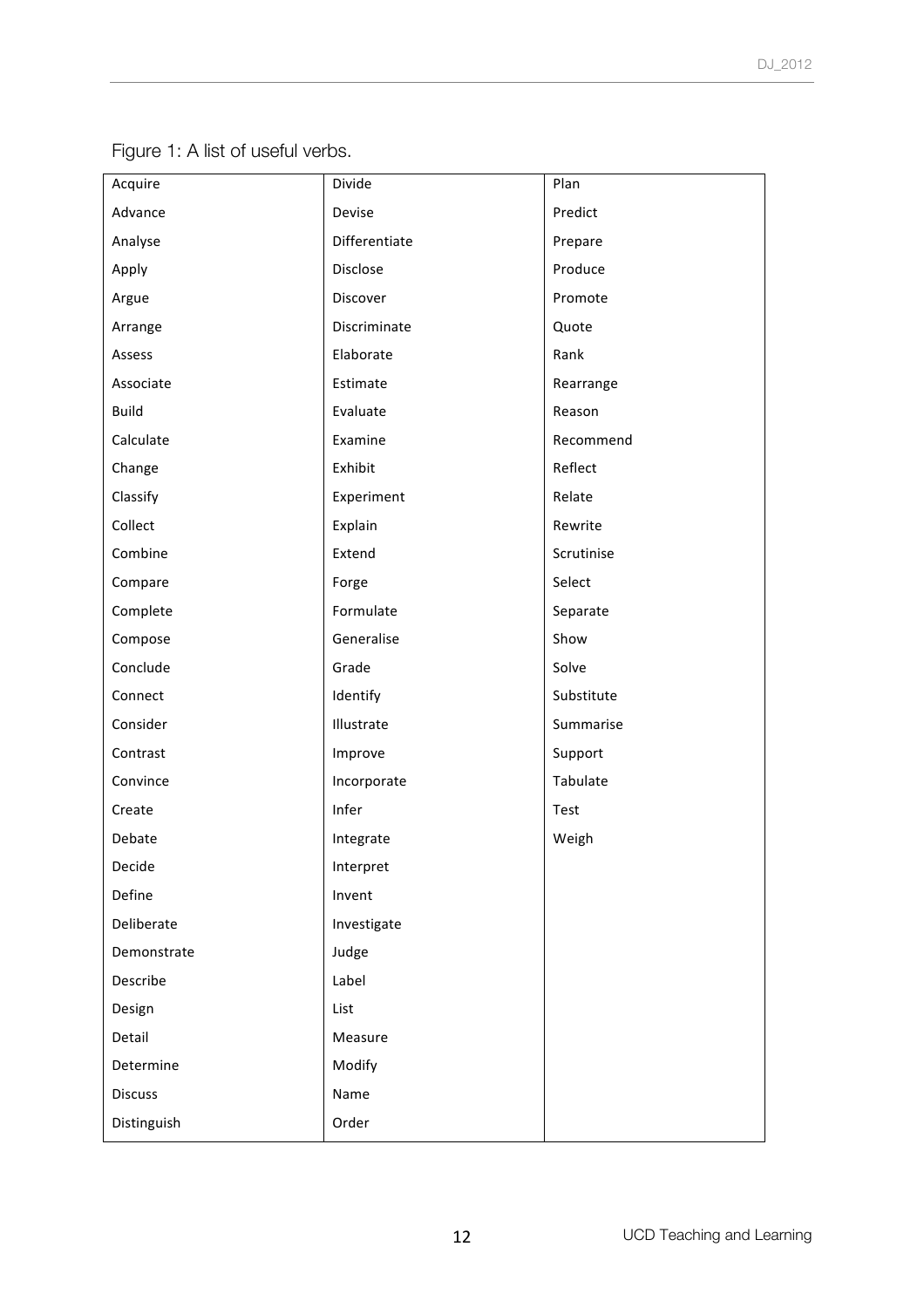## Planning Sessions in an Outcomes-based Curriculum

The main theoretical underpinning of the outcomes-based curriculum is provided by Biggs (2003). He calls the model *constructive alignment* which can be defined as:

…*coherence between assessment, teaching strategies and intended learning outcomes in an educational programme*

(McMahon & Thakore, 2006, p10)

As currently articulated, the model is attributed to Biggs (2003, 1999) but the essentials were formulated by Tyler (1949) some 50 years earlier - and elaborated in the 1980s by Shuell (1986). At its most basic, the model requires alignment between the three key areas of the curriculum, namely, the intended learning outcomes, what the student does in order to learn, how the student is assessed. This is expressed in Figure 2 with a concrete example given as Figure 3.

Biggs actually suggests that teaching and learning activities are designed second and the assessment regime third. If this sequence is adopted, it is important that activities are designed which enable students to learn how to demonstrate achievement at the highest level described by the outcomes. This can be done by focusing on the verbs within the outcomes that express "the very best understanding that could reasonably be expected" (Biggs p.28). (See Figures  $1 \& 4$ .)

Appropriate verbs can be discovered or derived by relating the model to a learning taxonomy such as that devised by Bloom (1956) as revised by Anderson et al (2001) and that devised by Biggs & Collis (1982). (See Figure 4)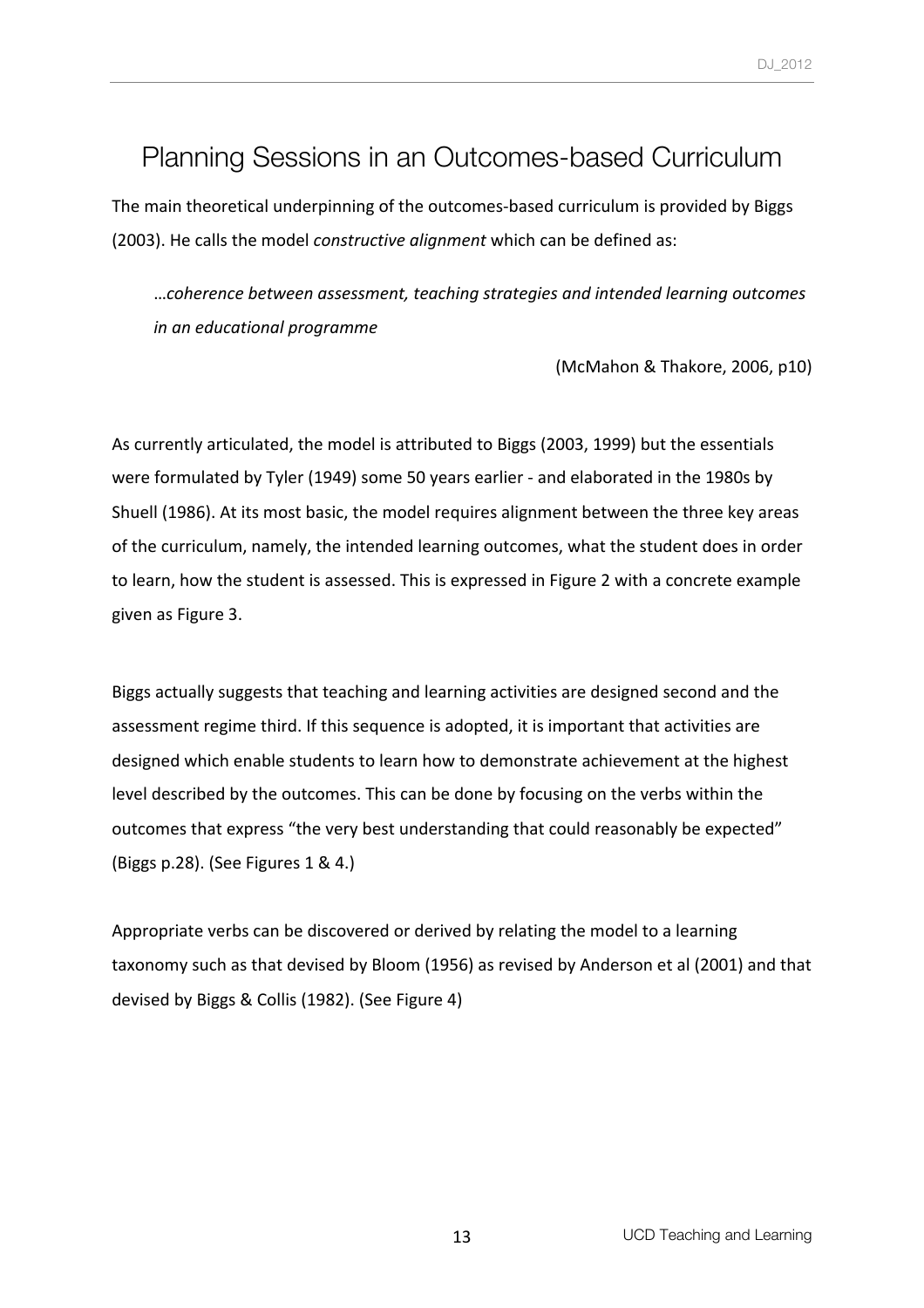| <b>Teaching and Learning</b>                                                                                                                                                                                                   | The Intended Learning                 | <b>The Assessment Regime</b> |
|--------------------------------------------------------------------------------------------------------------------------------------------------------------------------------------------------------------------------------|---------------------------------------|------------------------------|
| <b>Activities</b>                                                                                                                                                                                                              | <b>Outcomes of the</b>                |                              |
|                                                                                                                                                                                                                                | <b>Curriculum</b>                     |                              |
|                                                                                                                                                                                                                                | The outcomes are formulated<br>first. |                              |
|                                                                                                                                                                                                                                |                                       | From these the assessment    |
| Once an appropriate assessment<br>regime has been designed,<br>activities are organised that will<br>teach the student how to meet<br>the assessment criteria (and,<br>hence, the outcomes).<br>What the teacher does and what |                                       | criteria are developed.      |
| the students do are specifically                                                                                                                                                                                               |                                       |                              |
| and openly aimed at achieving                                                                                                                                                                                                  |                                       |                              |
| the outcomes by meeting the<br>assessment criteria. This takes                                                                                                                                                                 |                                       |                              |
| advantage of the known                                                                                                                                                                                                         |                                       |                              |
| tendency of students to learn                                                                                                                                                                                                  |                                       |                              |
| what they think will be assessed $-$                                                                                                                                                                                           |                                       |                              |
| and is called backwash (Biggs                                                                                                                                                                                                  |                                       |                              |
| 2003).                                                                                                                                                                                                                         |                                       |                              |

Figure 2: A Basic Model of an Aligned Curriculum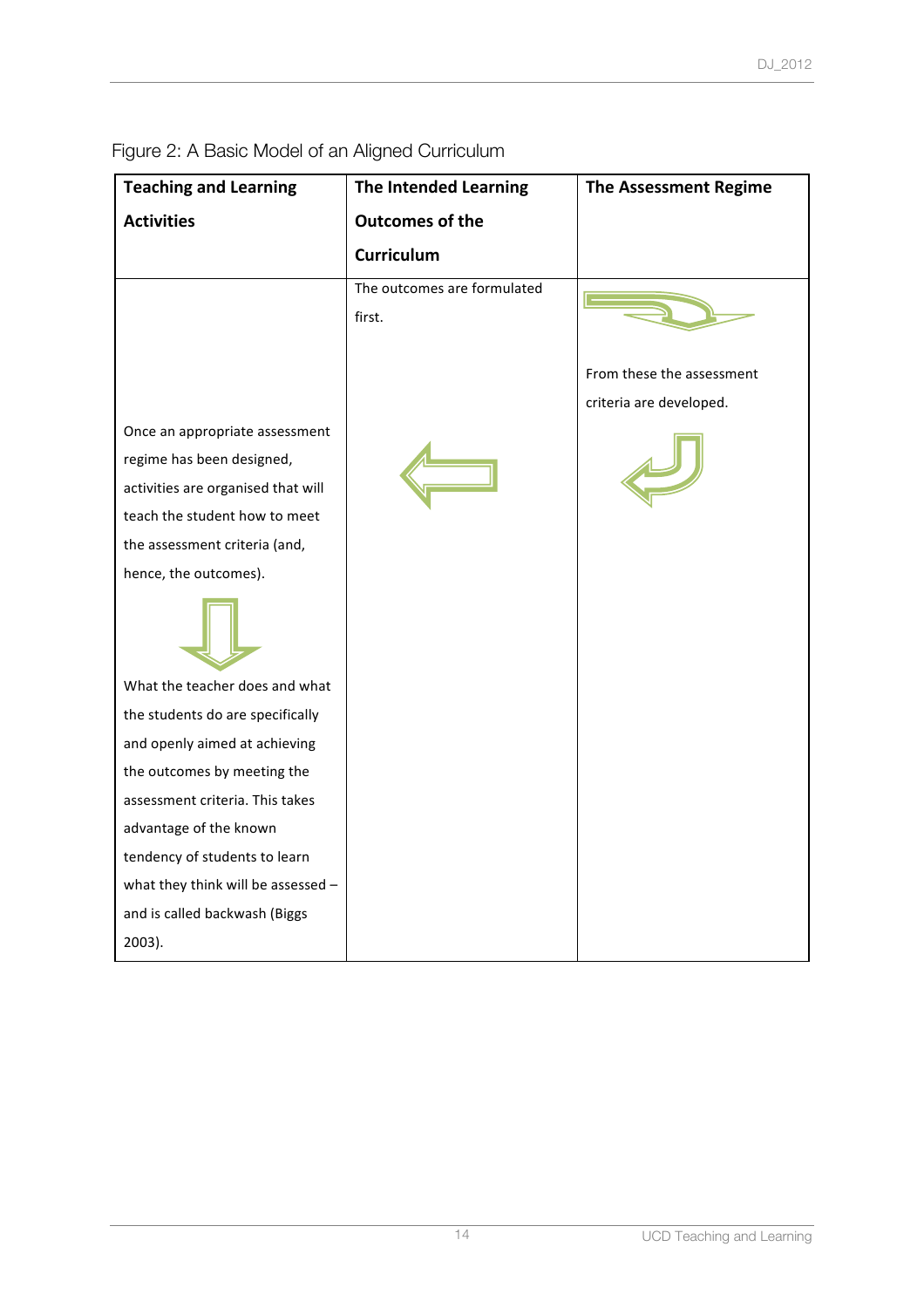### Figure 3: An Example of Constructive Alignment in a Curriculum

| Title of Module: Evaluating and Reflecting on your Teaching. |                                  |                                       |
|--------------------------------------------------------------|----------------------------------|---------------------------------------|
| <b>Outcomes</b>                                              | <b>Assessment</b>                | <b>Teaching / Learning Activities</b> |
| On completion of this module                                 | Critically reflective written    |                                       |
| you should be able to:                                       | report containing the following: |                                       |
|                                                              | Evidence of having completed     | Introductory Group Tutorial-          |
|                                                              | the prescribed mentoring -       | Revision of critical reflection       |
| Monitor, evaluate and reflect                                | observation cycle                | theory (from previous                 |
| on your teaching and the                                     |                                  | modules).                             |
| learning of your students                                    | A reflective statement of        |                                       |
|                                                              | personal and professional gains  | Seminar:                              |
|                                                              | made from the peer               | Introduction to Peer                  |
|                                                              | observation process              | Observation and the use of a          |
|                                                              |                                  | Learning Contract.                    |
|                                                              |                                  |                                       |
|                                                              |                                  | Project: be observed teaching         |
|                                                              |                                  | and take part in a reflective         |
|                                                              |                                  | discussion with the observer.         |
|                                                              | Evidence of having received and  | Workshop:                             |
|                                                              | responded to student feedback    | Methods of Gathering Student          |
| Use a range of methods to                                    |                                  | Feedback                              |
| gather student feedback.                                     | A reflective statement of what   |                                       |
|                                                              | has been achieved as a result of | Project: Collect, analyze and         |
|                                                              | gathering feedback from          | respond to feedback from              |
|                                                              | students.                        | students undertaking a module         |
|                                                              |                                  | or course.                            |
| Contribute to the debate on the                              | Formatively assessed by tutor    | On line forum.                        |
| links between research and                                   | comments in forum. (In           |                                       |
| teaching.                                                    | preparation for formal           |                                       |
|                                                              | assessment of this outcome in a  |                                       |
|                                                              | future module.)                  |                                       |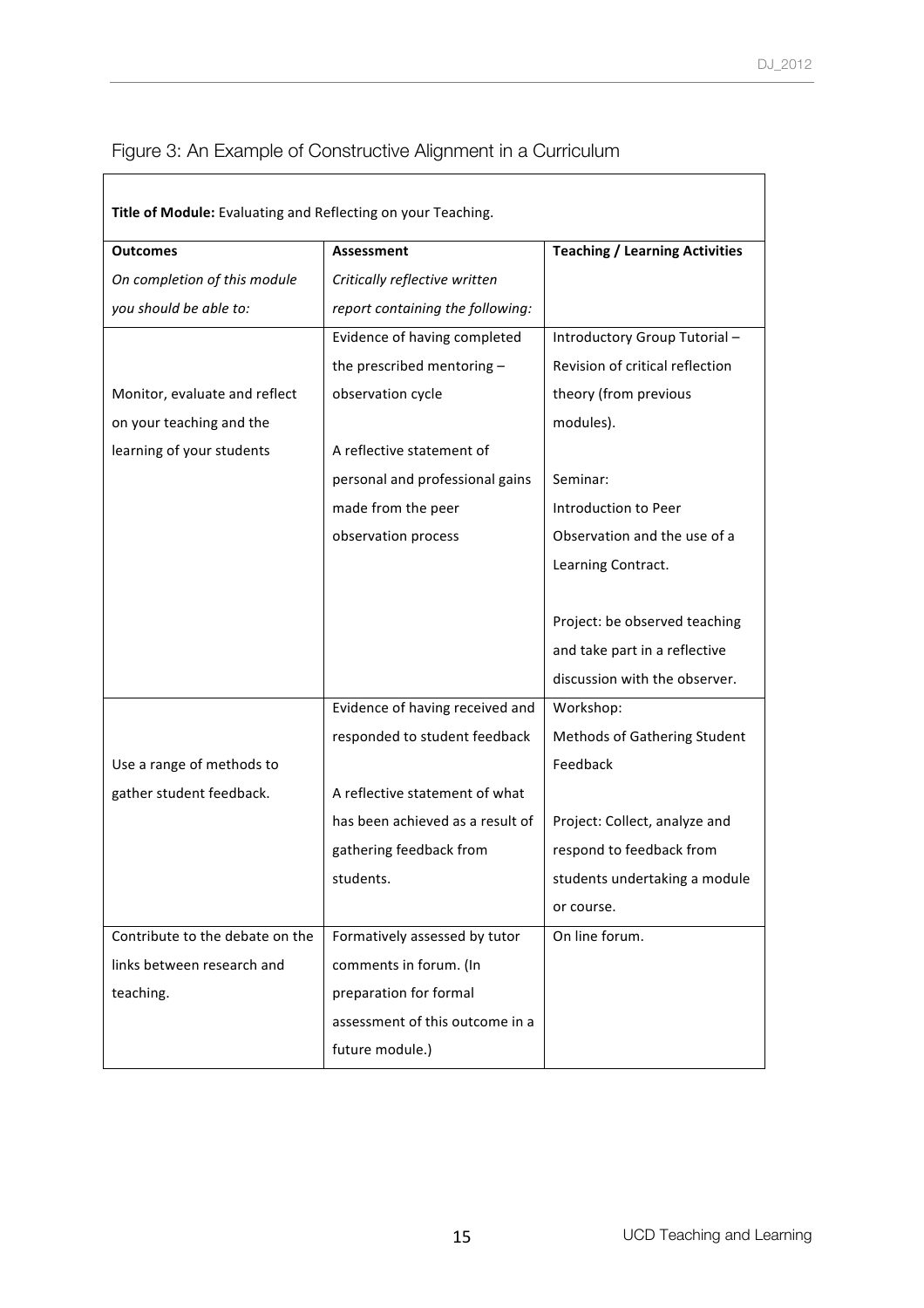| <b>Bloom's Taxonomy</b>          | Biggs' "Levels of          | Biggs & Collis' SOLO Taxonomy      |
|----------------------------------|----------------------------|------------------------------------|
| (Revised by Anderson et al       | Attainment"                |                                    |
| 2001)                            |                            |                                    |
| <b>Synthesis / Creation</b>      | A:                         | <b>Extended Abstract Thinking</b>  |
| (Design, organise, formulate,    | The very best              | (Theorise, generalise, reflect,    |
| propose)                         | understanding              | evaluate)                          |
|                                  |                            |                                    |
| <b>Evaluation</b>                |                            |                                    |
| (Judge, appraise, evaluate,      |                            |                                    |
| compare, assess)                 |                            |                                    |
| <b>Analysis</b>                  | <b>B:</b>                  | <b>Relational Thinking</b>         |
| Distinguish, analyse, calculate, | <b>Highly Satisfactory</b> | (Explain, analyse, compare, apply) |
| test, inspect.                   |                            |                                    |
|                                  |                            |                                    |
| <b>Application</b>               |                            |                                    |
| Apply, use, demonstrate,         |                            |                                    |
| illustrate, practice.            |                            |                                    |
|                                  |                            |                                    |
| Comprehension                    | C:                         | <b>Multi-structural Thinking</b>   |
| Explain                          | Quite Satisfactory         | (Classify, comment upon)           |
| Describe, discuss, recognise.    |                            |                                    |
|                                  |                            |                                    |
| Knowledge                        | D:                         | Uni-structural                     |
| Define, list, name,              | Just a Pass                | (State, describe)                  |
| Recall, record                   |                            |                                    |
|                                  |                            |                                    |
|                                  |                            |                                    |
|                                  | E:                         | Pre-structural                     |
|                                  |                            |                                    |
|                                  | Fail                       |                                    |
|                                  |                            |                                    |
|                                  |                            |                                    |
|                                  |                            |                                    |

Figure 4: Relating the Constructive Alignment Model to Learning Taxonomies.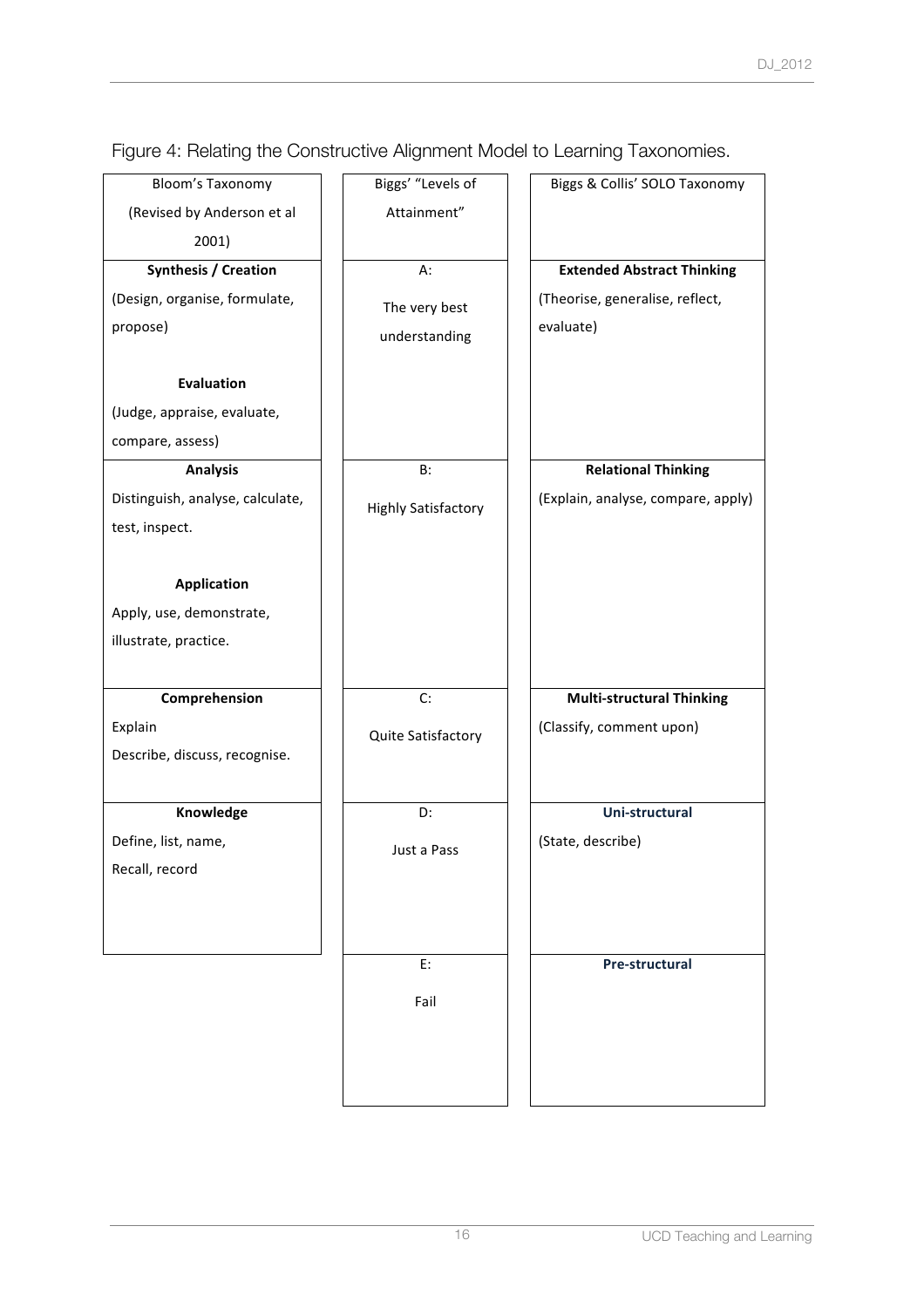A better fit with what Biggs says elsewhere in his book, however, is that the assessment regime should be designed before the teaching and learning activities. This is because for students, assessment defines what is important in the curriculum and they will learn what they think will be assessed.

As Biggs puts it:

…students learn what they think they will be tested on. This is backwash, when the assessment determines what and how students learn more than the curriculum does. In a poorly aligned system, where the test does not reflect the objectives, this *will result in inappropriate surface learning* 

(Biggs 2003: 140)

Biggs notes that if the assessment regime does not properly reflect curriculum objectives then the result will be inappropriate "surface" learning. He then goes on to propose that educators use the inevitability of backwash to secure effective educational reform.

*You can't beat backwash, so join it. Students will always second-guess the* assessment task and then learn what they think will meet those requirements. But if *those assessment requirements mirror the curriculum, there is no problem. Students will be learning what they are supposed to be learning* 

[Ibid: 210].

This concept of backwash is a key element of, and justification for, the adoption of Bigg's Model of Constructive Alignment because it is validated by a great deal of independent research (Atkins et al 1993, Ramsden 1992, Scouller 2000).

This does not, however, in anyway diminish the importance of the other two components of the curriculum. Any review or revision of any one of the three components of an aligned curriculum requires a matching review or revision of the other two. Where a curriculum is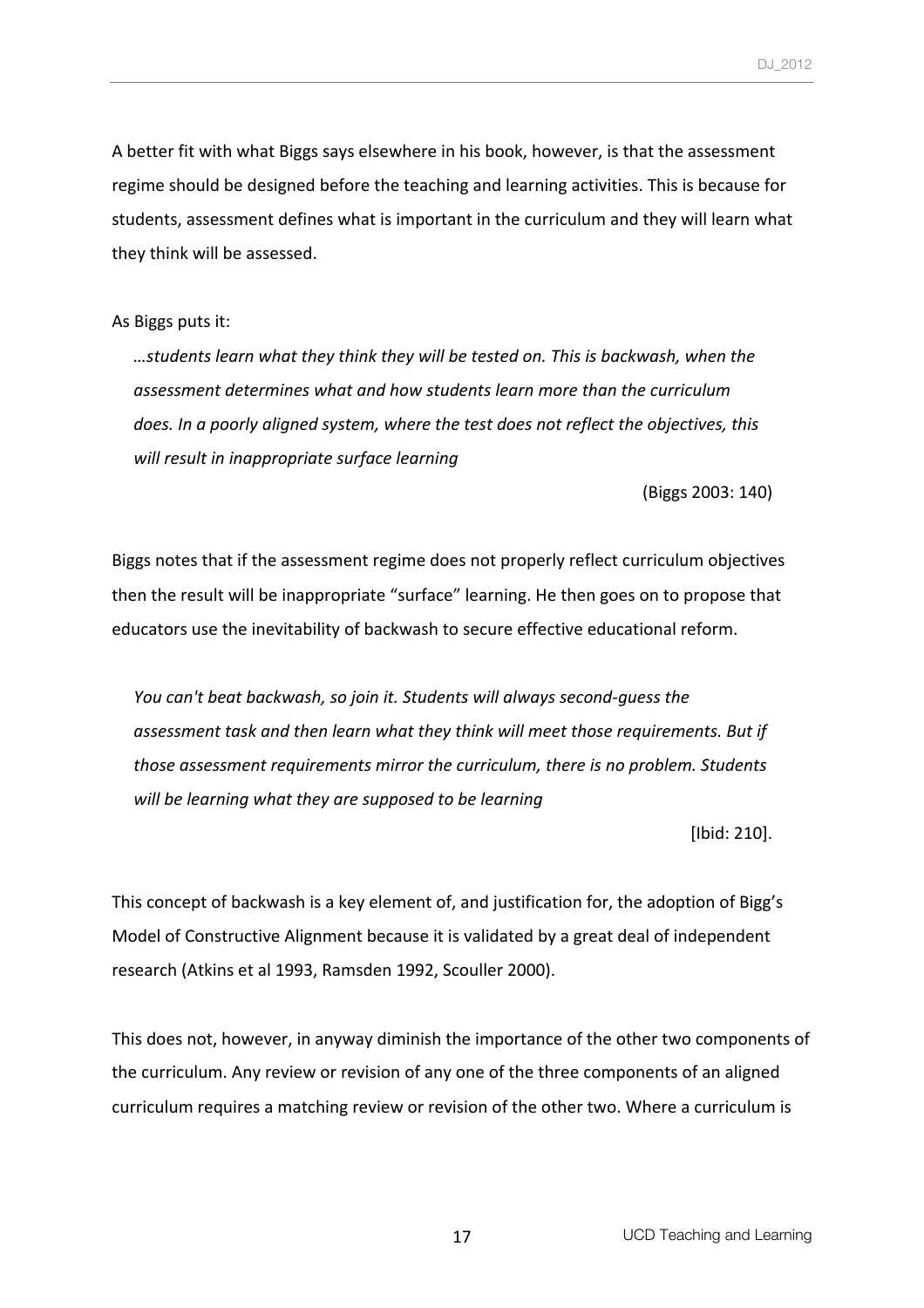not aligned  $-$  i.e. where there is a discontinuity between any two of the components  $-$  it is likely that there will be a mismatch between intention and product.

At a more complex level, constructive alignment requires a balance and synergy between:

- − the professional goals of the teachers
- − the wants and needs of the students
- − the curriculum
- − the teaching methods used
- − the assessment procedures used and the method or report results
- − the psychological and social climate of the classroom (learning milieu)
- − the psychological and social climate of the institution

Each of these components needs to work towards common goals. Imbalance in the system will lead to poor teaching and surface learning. Non alignment is signified by inconsistencies, unmet expectations, and practices that contradict what we preach (Biggs 2003: 26).

### **Task: Recognizing and evaluating curriculum alignment**

In groups of 3 or 4 evaluate one of your modules/module descriptors

#### **Advisory Note**:

When designing modules, use the minimum possible number of outcomes. In a study of the use of outcomes at UCD, both teachers and students reported an inverse relationship between the number of outcomes listed in the curriculum documents wherein students first encountered details of their module and positive impact on learning. As a general rule, the number of outcomes for a module worth five FCTS credits should be between three and six (McMahon & O'Riordan 2006)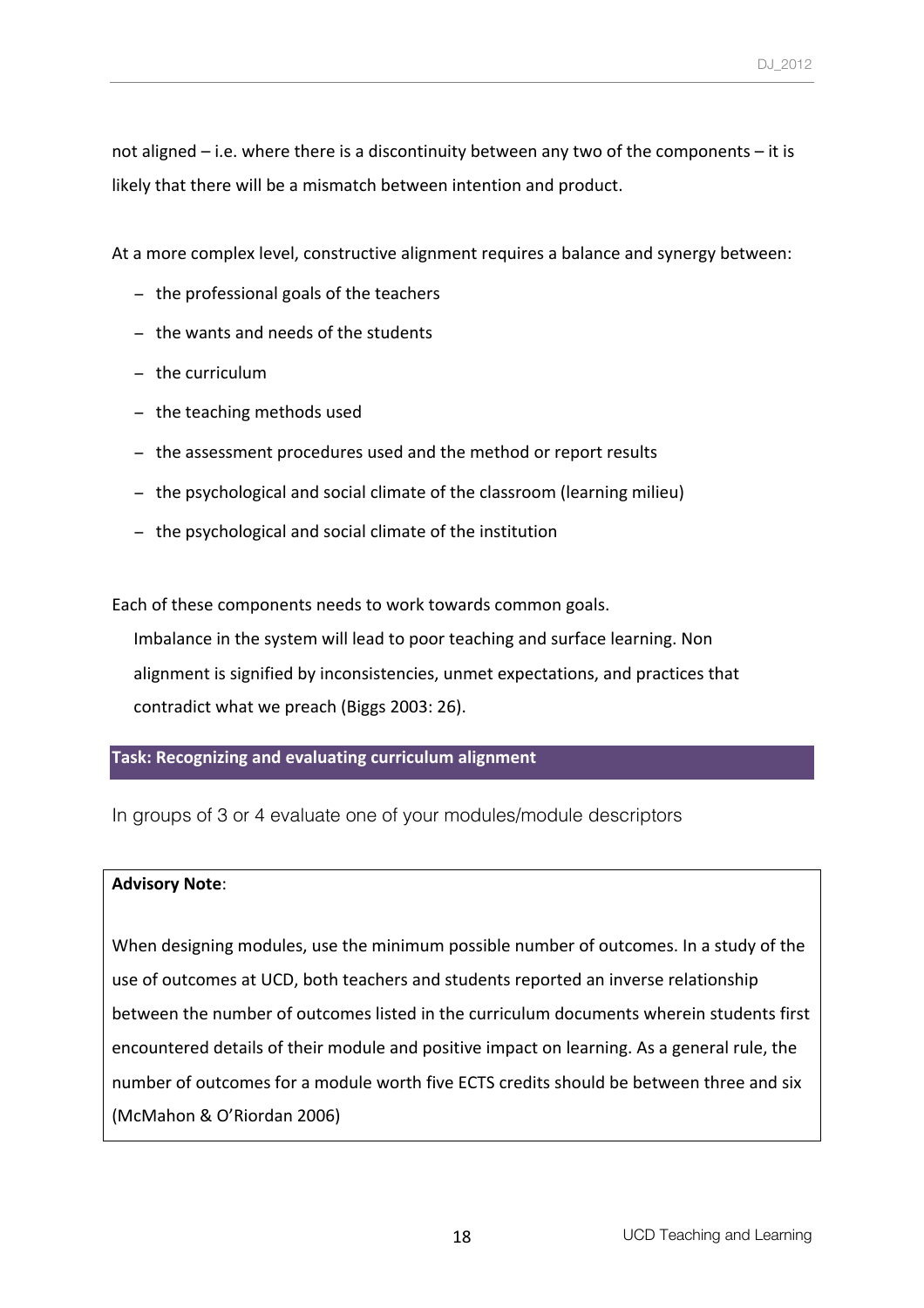### **References**

Attkins. M. J, Beattie. J & Dockrell. W. B. (1993) Assessment Issues in Higher Education London, UK Employment Department.

Anderson. L. W, Krathwohl. D. R, Airasian. P. W, Cruikshank. K. A, Mayer. R. E, Pintrich. P. R, Raths. J and Wittrock. M. C. (eds) (2001) *A Taxonomy for Learning, Teaching and Assessing* London, Longman.

Biggs. J. (2003) *Teaching for Quality Learning at University* – What the Student Does 2<sup>nd</sup> Edition SRHE / Open University Press, Buckingham.

Biggs. J. (1999) Teaching for Quality Learning at University – What the Student Does (1st Edition) SRHE / Open University Press, Buckingham.

Biggs. J. B. & Collis. K. F. (1982) *Evaluating the Quality of Learning: The Solo Taxonomy* Academic Press, New York

Bloom. B.S. (Ed.) (1956) Taxonomy of educational objectives: The classification of *educational qoals: Handbook I, cognitive domain. Longmans, New York.* 

D'Andrea V. (2003). Organizing Teaching and Learning: Outcomes-based Planning. In Fry H. Ketteridge S. Marshall S. (Eds). A *Handbook for Teaching and Learning in Higher Education* (2<sup>nd</sup> Edition). London: RoutledgeFalmer, p. 26–41.

Deusto University (2006a). *Tuning Documents*. Available at www.tuning.unideusto.org. Quoted in McMahon & Thakore 2006.